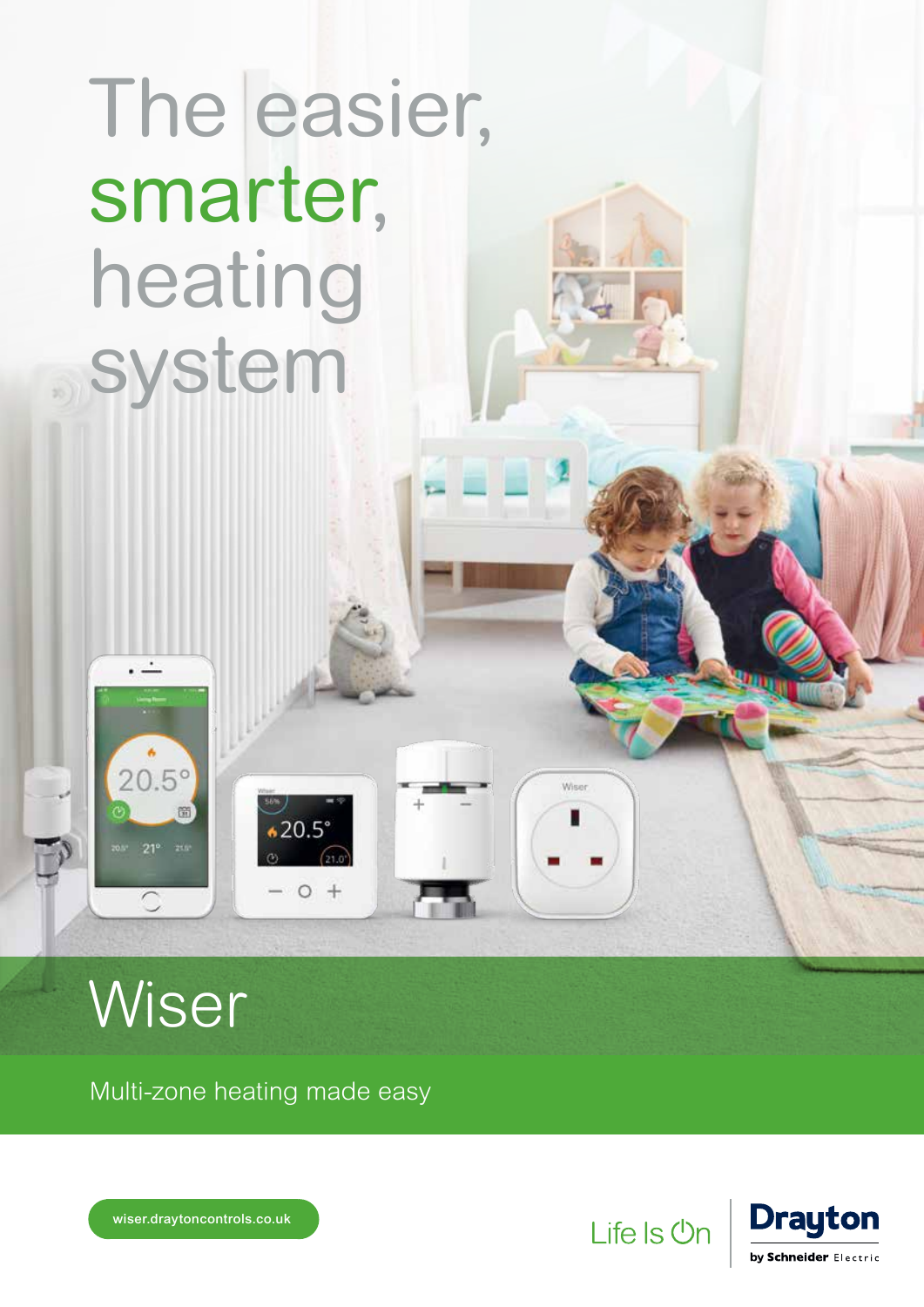# smart meet Wiser

Introducing Wiser, the beautifully simple multi-zone heating system from Drayton. Easy to install from app to thermostat, Wiser is the altogether better, smarter, easier way to personalise home heating.

Over 60 years of engineering expertise and manufacturing proficiency has culminated in the creation of Wiser, the heating system that makes smart technology simple and affordable.

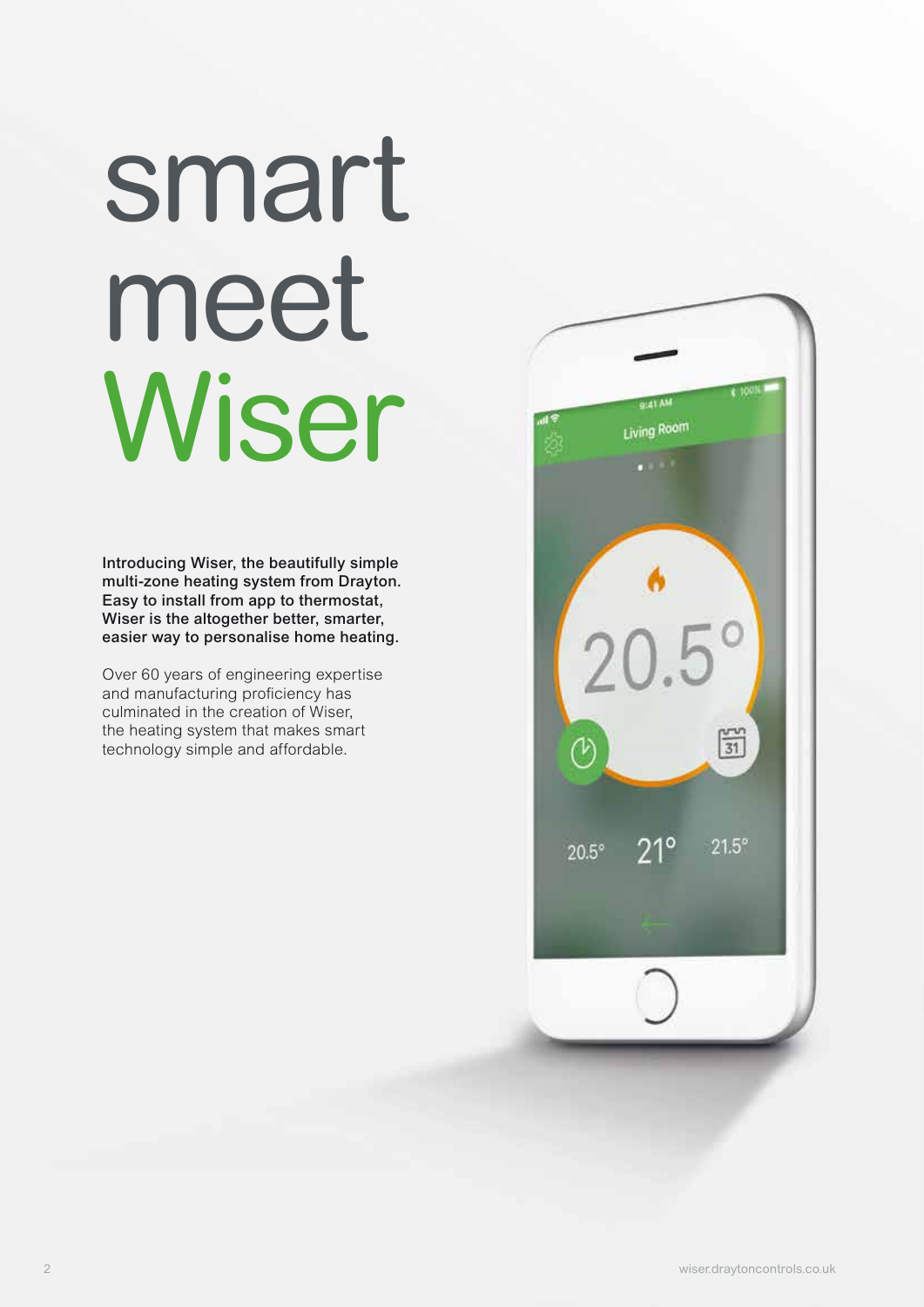## What makes Wiser wiser?

#### Wiser combines smart features with simplicity to bring you an altogether easier, wiser, better solution.

Wiser makes home personalisation affordable by allowing you to start with a smart room thermostat and build a full multi-zone system over time by adding radiator thermostats.

#### **Your Wiser system**

- Smart heating & hot water control
- Easy zoning with radiator thermostats
- Quick & easy installation
- Wireless thermostats
- An affordable & buildable system
- Schedule your electrical appliances by adding Wiser Plugs

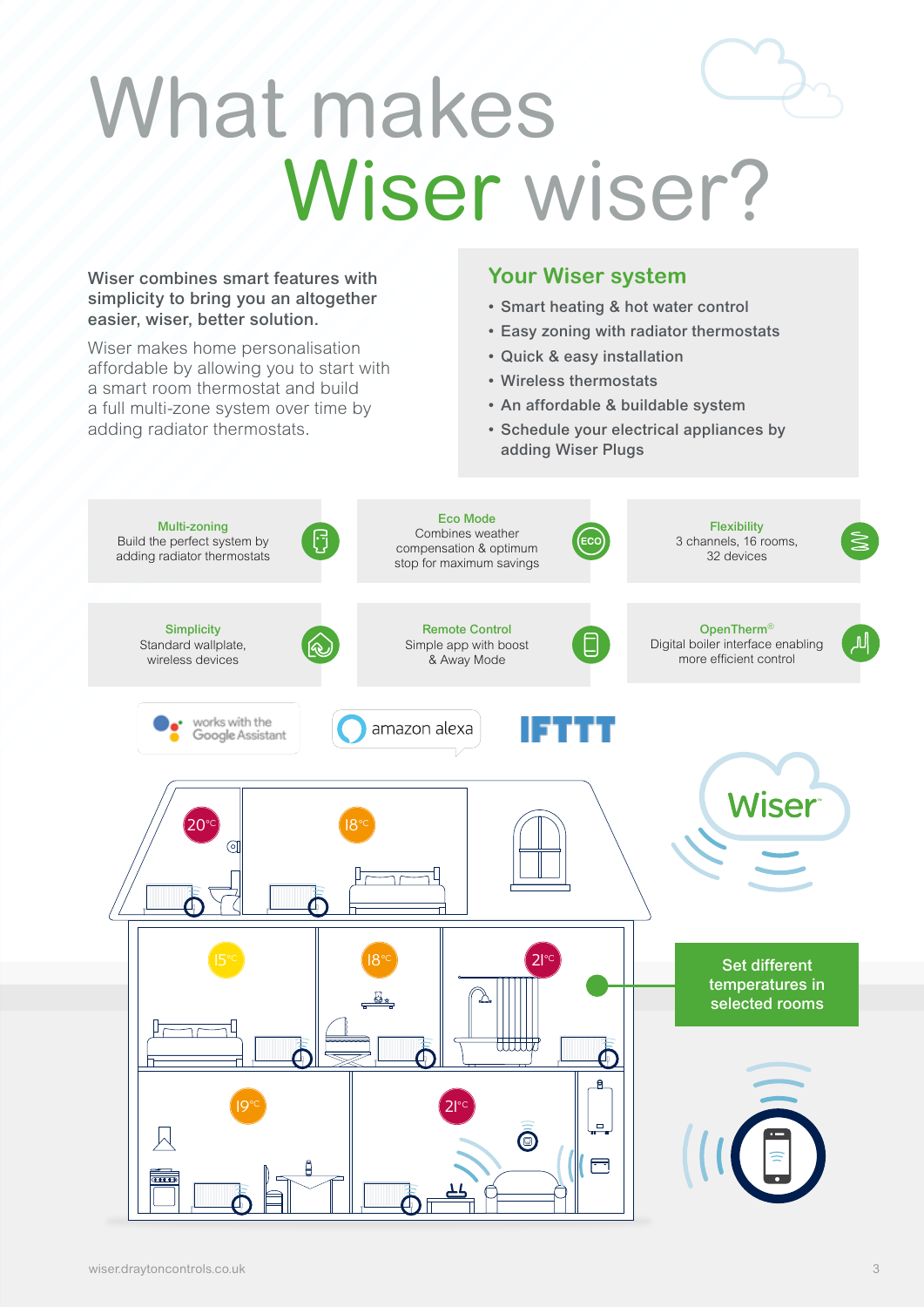## Wiser Heat Hub<sup>R</sup>

The Wiser Heat Hub<sup>R</sup> is the brains of the system. It goes beyond smart, offering up to 3 channels, 16 zones and 32 devices in a system. All you have to do is clip it onto an industry standard wallplate and you can benefit from the full range of features.



### Features

- Create up to 16 heating zones (individual rooms) and hot water
- Add up to 4 radiator thermostats and 1 room thermostat per zone up to a maximum of 32 devices in a system
- OpenTherm boiler interface support
- Eco Mode incorporating weather compensation and optimum stop
- Firmware updates via the cloud
- Operates as a Wi-Fi access point allowing local app access even without internet connectivity
- Industry standard Wi-Fi and 2.4GHz RF mesh technology

## Wiser Room Thermostat

No wires, no installation, no mess. The wireless room thermostat is battery powered and, thanks to the handy table stand and wall clip, can be positioned anywhere. The large multi-colour screen and capacitive touch buttons provide the perfect combination of usability and iconic design.

Simplicity is at the heart of Wiser. From clean, contemporary design to ease of install and ease of use via the intuitive app, Wiser encompasses everything a smart device should.



change temperature & boost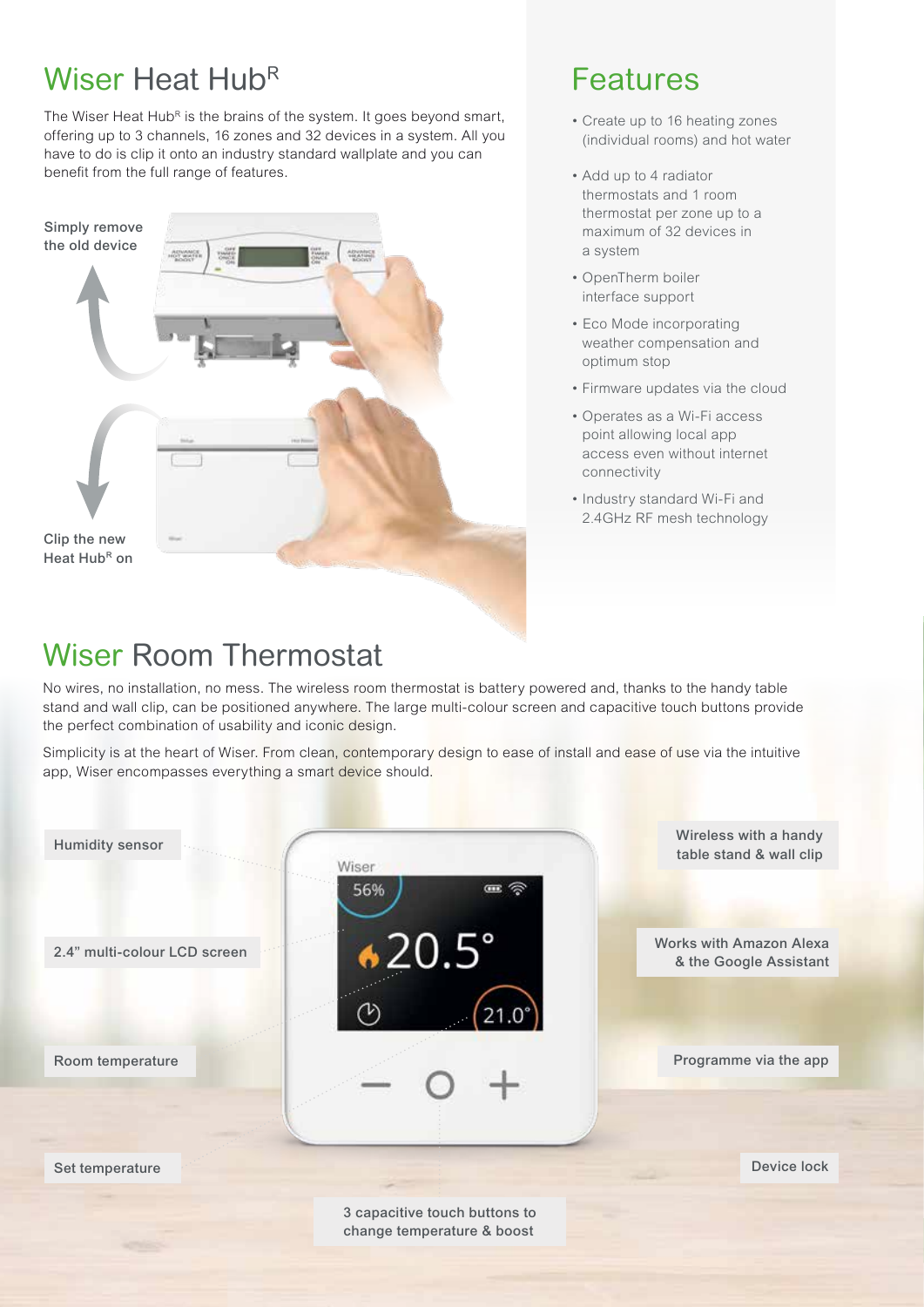## Wiser Radiator Thermostat

Radiator thermostats enable your Wiser system to enter a whole new level of smart. With a connection to the boiler, via the Heat Hub<sup>R</sup>, they allow you to control the on/off times and temperatures of individual rooms using the intuitive app.

Building on the iconic design of the Drayton TRV4, the Wiser Radiator Thermostat maintains the simplistic style and builds on years of success as a leading TRV manufacturer with a host of additional features.

Unique twist top design to boost by 2°C from the device. Or just ask your voice assistant.



## Features

- Mounts on over 90% of existing radiator valves
- Battery operated
- Revolutionary twist top with spring back for boosting at the thermostat
- Award winning design for outstanding innovation and functionality
- Works with Amazon Alexa and the Google Assistant
- Programming & settings via the app
- ErP rating 5%
- Multiple sensors for high accuracy
- Automatic valve protection runs
- Open window detection
- Device lock

Simply unscrew the existing radiator valve heads and screw on your new Wiser Radiator Thermostats. Each pack includes the adaptors you will need for most installations.

### The Wiser Heat app

The app has been designed to make your life simple. Step-by-step commissioning instructions guide you through the whole process in just a few minutes.

The user interface has been designed to be intuitive so your customer will have no problem taking control of their heating. Set up can be done within seconds and programming couldn't be easier. Boost, set point and room selections can all be accessed from the home screen.

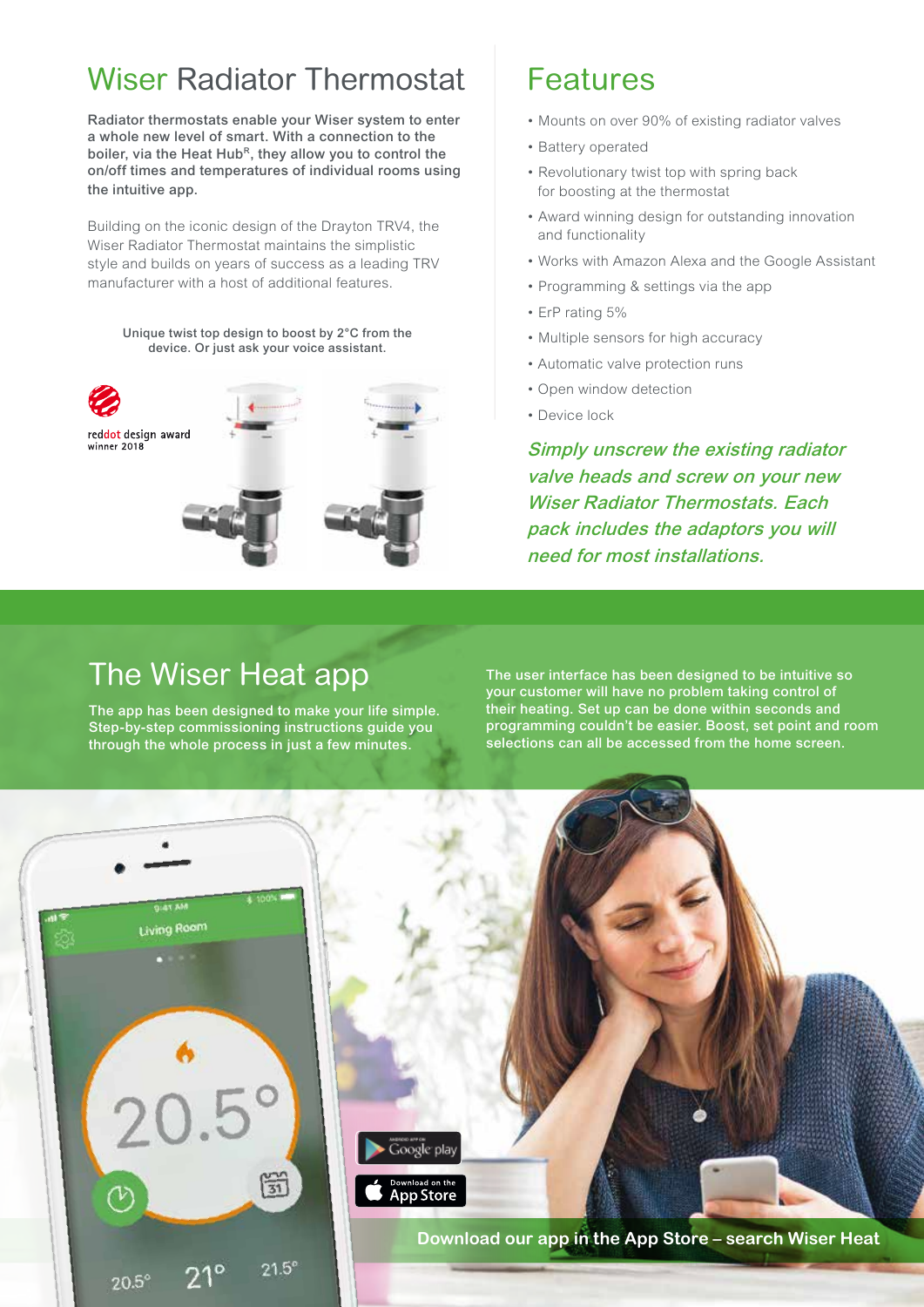## Wiser Smart Home

### Alexa, set the living room to 20 degrees

It really is that simple to control the Wiser system. Wiser works with voice assistants such as Amazon Alexa and the Google Assistant to make your life easier. You don't even need to touch the app to operate it, just ask the assistant to customise the temperature in each room.

The clever features of your Wiser system can be enhanced further with geofencing via IFTTT integration. The IFTTT platform can link your Wiser system with other apps allowing you to set up commands such as...

**6 When the last family** member leaves the house activate Away Mode

> Wiser 56%



œ,



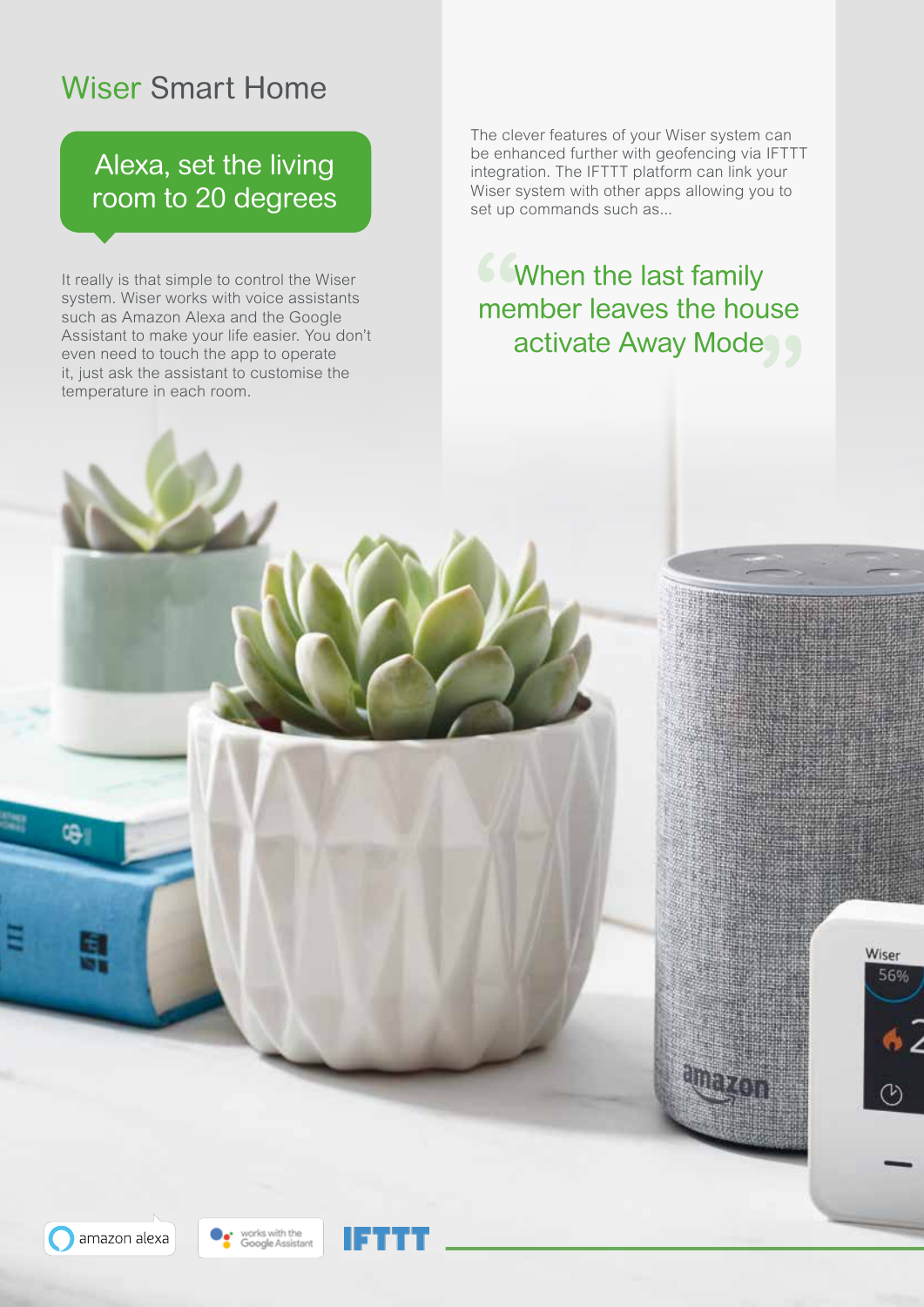## Wiser Plug

Introducing the Wiser Plug, the newest addition to the Wiser family.

Enabling you to set schedules for home appliances from the Wiser Heat app, the Wiser Plug can be controlled from your phone or by using voice activation with the Google Assistant and Amazon Alexa.

As well as being able to control your home appliances remotely, the Wiser Plug also has a builtin range extender to enable connectivity to devices further away from the Heat Hub<sup>R</sup>.

Wiser

 $-$ 

 $21.0^{\circ}$ 

 $20.5^\circ$ 



### Features

• Quick commissioning via the Wiser Heat app

Schneider

- Set schedules via the app, 7 days a week, 8 events per day
- Requires Wiser Heat Hub
- Works with Amazon Alexa, the Google Assistant and IFTTT
- Syncs with Wiser's Away Mode
- Add up to 10 plugs per system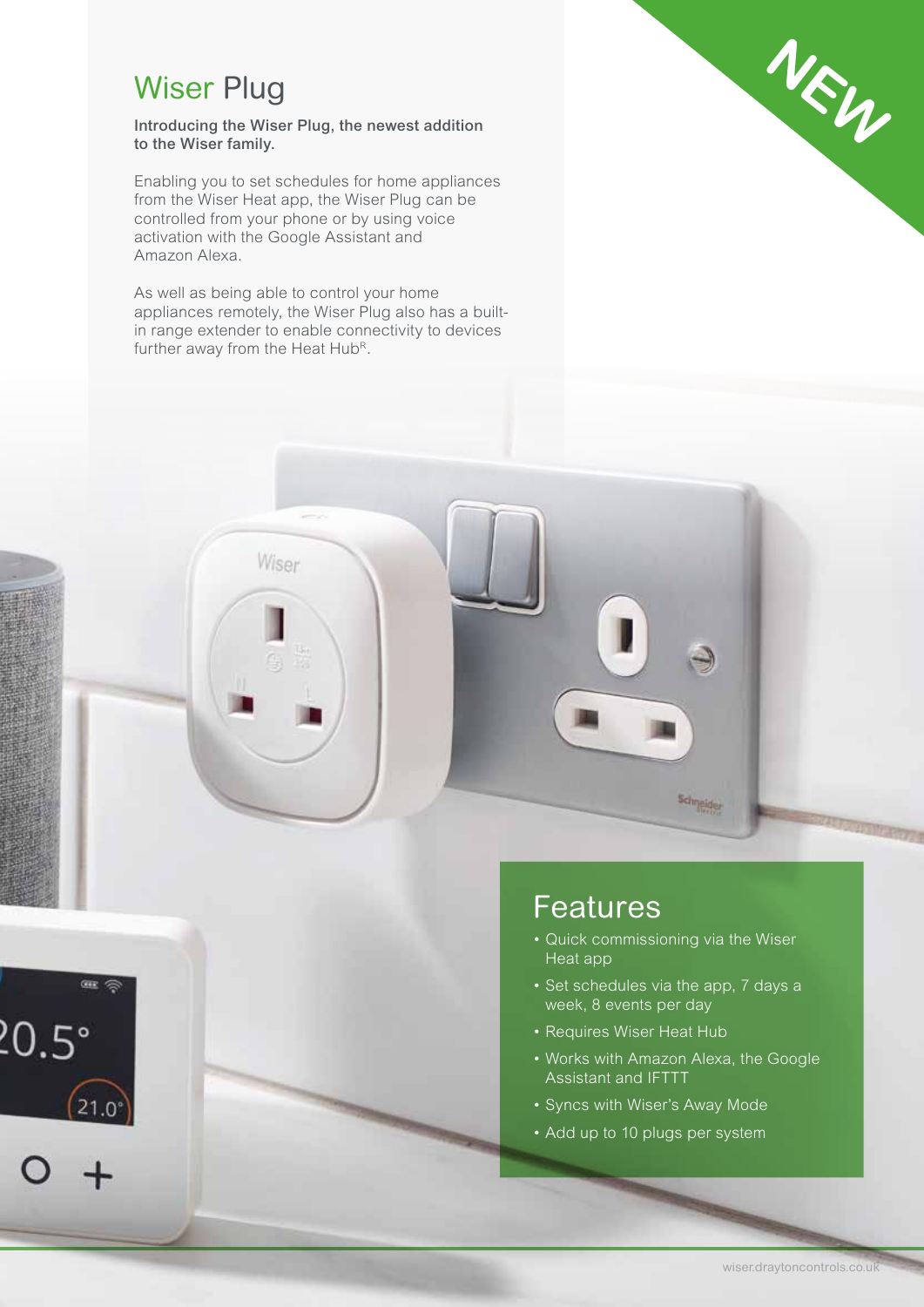## The Wiser options

To make it simple we have bundled together the Wiser products into five core packs with the option to bolt on further requirements to suit the property.

| <b>Product Pack</b>                             | <b>Pack Contents</b>                                                                                                                                                                                                                                                                                        | <b>Description</b>                                                                                                                                                                                                                                                                                                       | <b>Part Number</b> |
|-------------------------------------------------|-------------------------------------------------------------------------------------------------------------------------------------------------------------------------------------------------------------------------------------------------------------------------------------------------------------|--------------------------------------------------------------------------------------------------------------------------------------------------------------------------------------------------------------------------------------------------------------------------------------------------------------------------|--------------------|
| <b>Wiser Thermostat Kit 1</b><br>$20.5^*$       | 1 x Room thermostat<br>1 x Thermostat stand<br>1 x Thermostat wall bracket<br>2 x AA batteries<br>1 x 1 channel Heat Hub <sup>R</sup><br>1 x OpenTherm module<br>1 x Wallplate                                                                                                                              | One channel thermostat pack<br>ideal for combi-boilers. Enables<br>you to control heating via the<br>Wiser Heat app.                                                                                                                                                                                                     | WT714R9K0902       |
| <b>Wiser Thermostat Kit 2</b>                   | 1 x Room thermostat<br>1 x Thermostat wall bracket<br>1 x Thermostat stand<br>2 x AA batteries<br>1 x 2 channel Heat Hub <sup>R</sup><br>1 x OpenTherm module<br>1 x Wallplate                                                                                                                              | Two channel thermostat pack<br>ideal for conventional systems.<br>Enables you to control heating<br>and hot water via the Wiser Heat<br>app. Wire in existing cylinder<br>thermostat for hot water control.                                                                                                              | WT724R9K0902       |
| <b>Wiser Thermostat Kit 3</b>                   | 2 x Room thermostats<br>2 x Thermostat wall brackets<br>2 x Thermostat stands<br>4 x AA batteries<br>1 x 3 channel Heat Hub <sup>R</sup><br>1 x OpenTherm module<br>1 x Wallplate                                                                                                                           | Three channel thermostat pack<br>ideal for properties with two<br>heating zones. Enables you to<br>control heating and hot water<br>via the Wiser Heat app. Wire in<br>existing cylinder thermostat for<br>hot water control.                                                                                            | WT734R9K0902       |
| <b>Wiser Multi-zone Kit 1</b><br>20.5           | 2 x Radiator thermostats<br>6x AA batteries<br>1 x Room thermostat<br>1 x Thermostat stand<br>1 x Thermostat wall bracket<br>1 x 1 channel Heat Hub <sup>R</sup><br>1 x OpenTherm module<br>1 x Wallplate<br>$2 \times M30x1.5$ mm ring nuts<br>2 x Drayton valve adapters<br>2 x Danfoss RA valve adapters | One channel thermostat system<br>with two radiator thermostats<br>to start zoning your system.<br>Suitable for combination boilers.<br>Control the room thermostat<br>and radiator thermostats via the<br>Wiser Heat app. Add more<br>radiator thermostats to create<br>more independent zones.                          | WV714R9K0902       |
| <b>Wiser Multi-zone Kit 2</b><br>$20.5^{\circ}$ | 2 x Radiator thermostats<br>6x AA batteries<br>1 x Room thermostat<br>1 x Thermostat stand<br>1 x Thermostat wall bracket<br>1 x 2 channel Heat Hub <sup>R</sup><br>1 x OpenTherm module<br>1 x Wallplate<br>2 x M30x1.5mm ring nuts<br>2 x Drayton valve adapters<br>2 x Danfoss RA valve adapters         | Two channel thermostat system<br>with two radiator thermostats<br>to start zoning your system.<br>Suitable for conventional boilers.<br>Set schedules for the room<br>thermostat, radiator thermostats<br>and hot water via the Wiser Heat<br>app. Add more radiator<br>thermostats to create more<br>independent zones. | WV724R9K0902       |
| <b>Radiator Thermostat</b>                      | 1 x Radiator thermostat<br>2 x AA batteries<br>$1 \times M30 \times 1.5$ mm ring nut<br>1 x Drayton valve adapter<br>1 x Danfoss RA valve adapter                                                                                                                                                           | Add additional single radiator<br>thermostats to any of the above<br>packs to create more zones and<br>benefit from maximum comfort<br>and energy saving.                                                                                                                                                                | WV704R0A0902       |
| <b>Room Thermostat</b>                          | 1 x Room thermostat<br>1 x Thermostat wall bracket<br>2 x AA batteries<br>1 x Thermostat stand                                                                                                                                                                                                              | Additional room thermostat - add<br>to rooms with radiator thermostats<br>as a convenient way to view and<br>change the room temperature.<br>Works with all Wiser kits.                                                                                                                                                  | WN704R0S0902       |
| <b>Wiser Plug</b>                               | 1 x Smart plug                                                                                                                                                                                                                                                                                              | Add up to 10 smart plugs to<br>any system to enable remote<br>scheduling of your home<br>electrical appliances via the app.                                                                                                                                                                                              | WB704H1A0902       |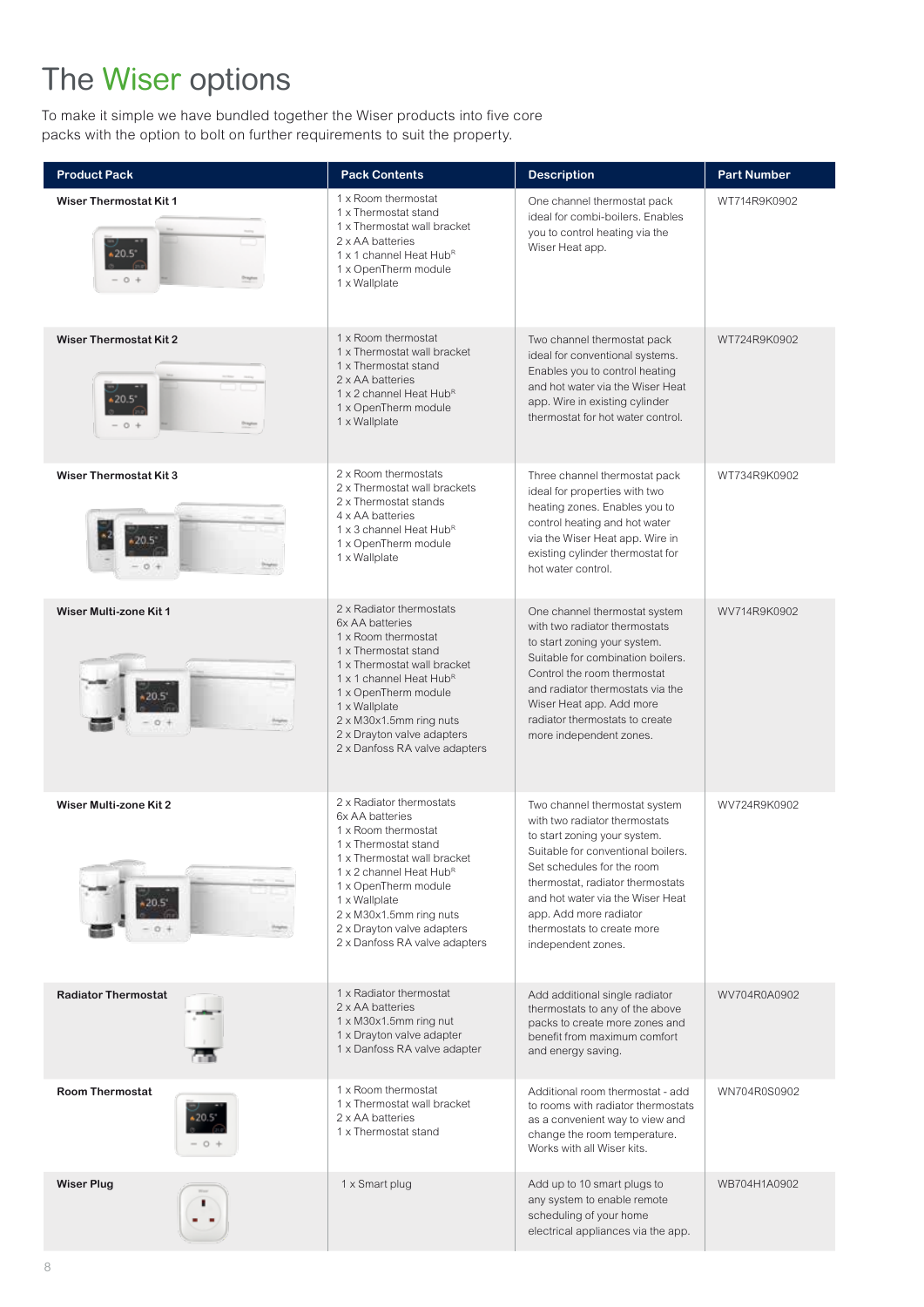# Get Wiser

**We've compiled some key questions and information sources so you can find out everything you need to know about Wiser.** 

#### **Is Wiser compatible with all boilers?**

Wiser will work with all common boiler types. It won't operate on gravity fed systems or boilers requiring manufacturer specific controls to operate.

#### **Is Wiser future proof?**

Yes. Wiser makes use of industry leading technology to ensure the best experience now and for future products. Wiser works with Amazon Alexa & the Google Assistant, enables geofencing through IFTTT and we're working on other services to further integrate Wiser within the Smart Home

#### **Where can I buy Wiser?**

Wiser is available through all leading plumbing & electrical wholesalers.

#### **What happens if I have no internet connection?**

Wiser can be installed without any internet connection. The homeowner can download the app and connect at any point after installation. If connection is lost after installation the homeowner will still be able to use the app when at home.

#### **Do the Radiator Thermostats call for heat?**

Yes, with a connection to the boiler via the Heat Hub<sup>R</sup>, they enable time and temperature control of individual rooms.

#### **Does Wiser have weather compensation?**

Wiser has more than weather compensation, it has Eco Mode. Eco Mode establishes the thermal profile of a home and by using weather compensation combined with optimal stop, maximises energy saving and enhances comfort.

#### **How many rooms does Wiser support?**

Wiser supports up to 16 rooms of heating (plus hot water in supporting Heat HubRs) across a wide range of configurations to suit any home.

#### **How long does it take to install Wiser?**

The Wiser Heat Hub<sup>R</sup> fits on a standard wallplate so in many cases will be a direct swap out with your existing controls. The wireless devices are then simply added to your home using the Wiser Heat app available on Android and iOS platforms. Installation can be completed in a matter of minutes.

#### **Do the radiator thermostats come with valve bodies?**

No, but in most situations these will already be in place and the radiator thermostats can be retrofitted. However, if older style valves are in place, adapters would need to be purchased and you can find more information on our website below.

For new installations, valve bodies will need to be purchased from your merchant.

## **Where can I find out more**



Get social: Follow us on twitter to be the first to hear the latest news twitter/draytonheating.



Get watching: See all the videos on youtube/draytoncontrols.

#### Get searching: Visit



www.draytoncontrols.co.uk for trade information and direct your customers to wiser.draytoncontrols.co.uk for support.



Get asking: If you need to talk to someone we have a dedicated 7 day a week hotline 0333 6000 622



Get Wiser: Get your hands on a sample Wiser at a fantastic discount via our exclusive installer shop. Simply register for our installer network at www.9network.co.uk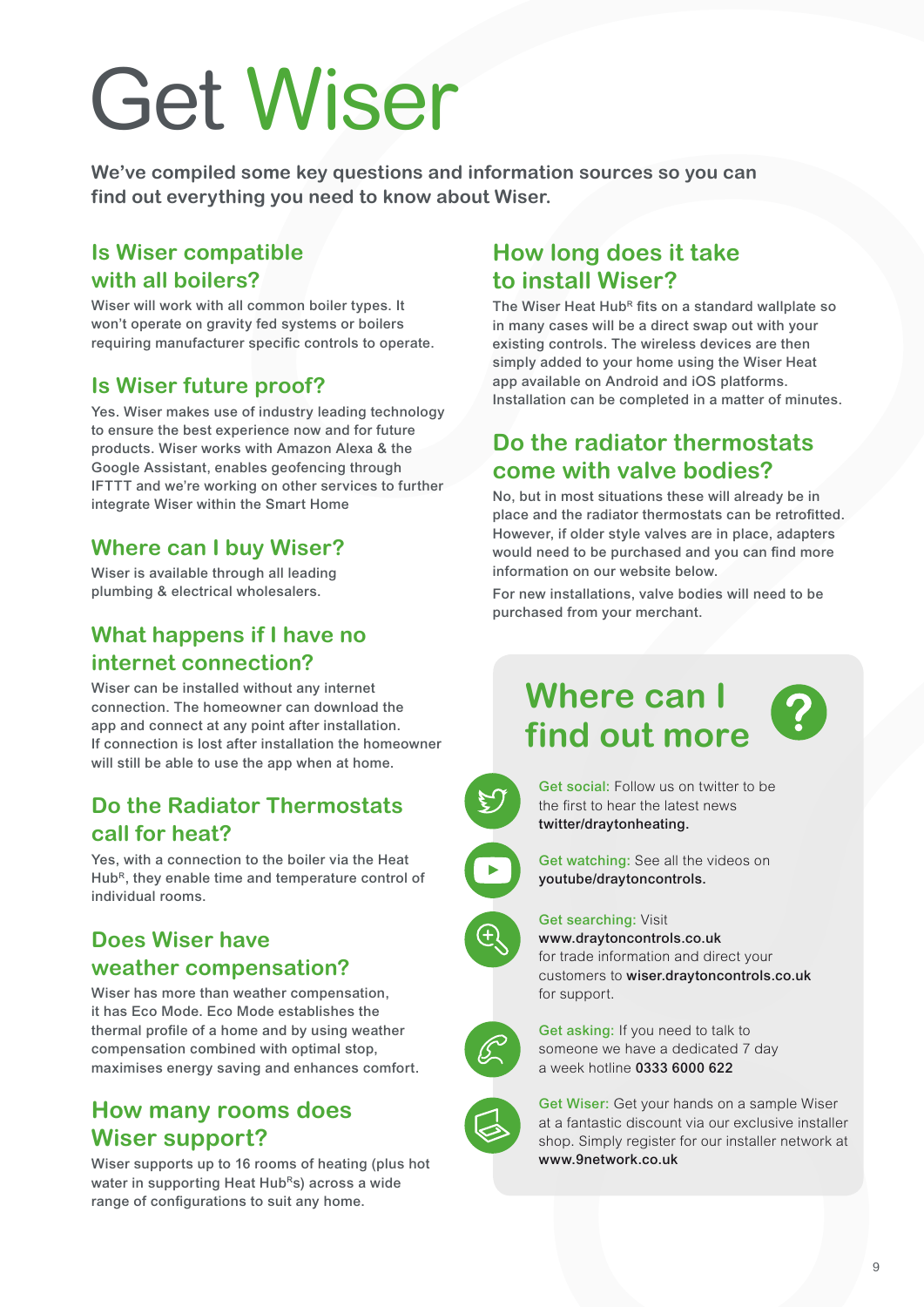## Get technical

|                                         | <b>Wiser Heat</b><br>Hub <sup>R</sup>                                                            | <b>Wiser Room</b><br><b>Thermostat</b>           | <b>Wiser Radiator</b><br><b>Thermostat</b> | Wiser<br>Plug                              |
|-----------------------------------------|--------------------------------------------------------------------------------------------------|--------------------------------------------------|--------------------------------------------|--------------------------------------------|
| <b>Dimensions</b>                       | 93mm(w), 148mm(h),<br>31mm(d)                                                                    | 76mm(w), 76mm(h),<br>25mm(d)                     | 93mm(h), 51mm (dia)                        | 79.6mm(h), 67.9mm(w),<br>62.8mm(d)         |
| Power supply                            | 230V a.c. ±10% 50Hz<br>2x1.5V IEC LR6 (AA) alkaline batteries                                    |                                                  | 230V a.c. ±10% 50Hz                        |                                            |
| Switch rating                           | 2(1)A 230V a.c. each switch                                                                      |                                                  | N/A                                        | 13A Max / 3kW Max                          |
| Wiring                                  | Fixed wiring only, to comply<br>with current IET regulations<br>No wiring required<br>(BS7671)   |                                                  | No wiring required                         |                                            |
| Interfaces                              | User: Push Button/LED; I/O:<br>Mains Relays (1-3), Digital<br>Boiler Interface                   | User: TFT display, touch but-<br>tons; I/O: None | User: Twist Cap, LED; I/O:<br>None         | User: Push Button/LED; I/O:<br>Mains Relay |
| Operating temperature                   | 0°C to 45°C                                                                                      |                                                  |                                            | 0°C to 40°C                                |
| Storage temperature                     | -10 $^{\circ}$ C to 55 $^{\circ}$ C                                                              |                                                  |                                            | -10 $^{\circ}$ C to 40 $^{\circ}$ C        |
| Maximum mounting surface<br>temperature | N/A<br>$93^{\circ}$ C                                                                            |                                                  | N/A                                        |                                            |
| Maximum water temperature               | N/A                                                                                              |                                                  | 73°C continuous and 110°C<br>max           | N/A                                        |
| Ingress protection                      | IP 30                                                                                            | IP 20                                            | <b>IP 30</b>                               | IP X <sub>0</sub>                          |
| Ambient humidity<br>(non-condensing)    | Operating 25% to 90%, Storage 15% to 95%                                                         |                                                  |                                            | 5% to 85%                                  |
| Set-point range                         | 5°C to 30°C                                                                                      |                                                  |                                            | N/A                                        |
| Control accuracy                        | <0.6°C at 4°C/hour (with<br>Room Thermostat)<br><0.8°C at 4°C/hour (with<br>Radiator Thermostat) |                                                  | N/A                                        |                                            |
| Timing resolution                       | 1 minute                                                                                         |                                                  | N/A                                        |                                            |
| Temperature resolution                  | $0.5^{\circ}$ C                                                                                  |                                                  | N/A                                        |                                            |
| Ball pressure test                      | $92^{\circ}$ C<br>$75^{\circ}$ C                                                                 |                                                  | $125^{\circ}$ C                            |                                            |
| Pollution degree                        | $\mathbf{2}$                                                                                     |                                                  |                                            |                                            |
| Software class                          | Α                                                                                                |                                                  |                                            | N/A                                        |
| Without mains power                     | Display: LEDs off; Time:<br>N/A<br>always kept; Programme<br>times: always preserved             |                                                  |                                            |                                            |
| Rated impulse voltage                   | 2.5kV<br>N/A                                                                                     |                                                  |                                            | 2.5kV                                      |
| Radio technology/frequency              | 2.4GHz (Bi-directional, Mesh)                                                                    |                                                  |                                            |                                            |
| Radio signal range                      | 30m                                                                                              |                                                  |                                            | $\leq$ 100m (in open air)                  |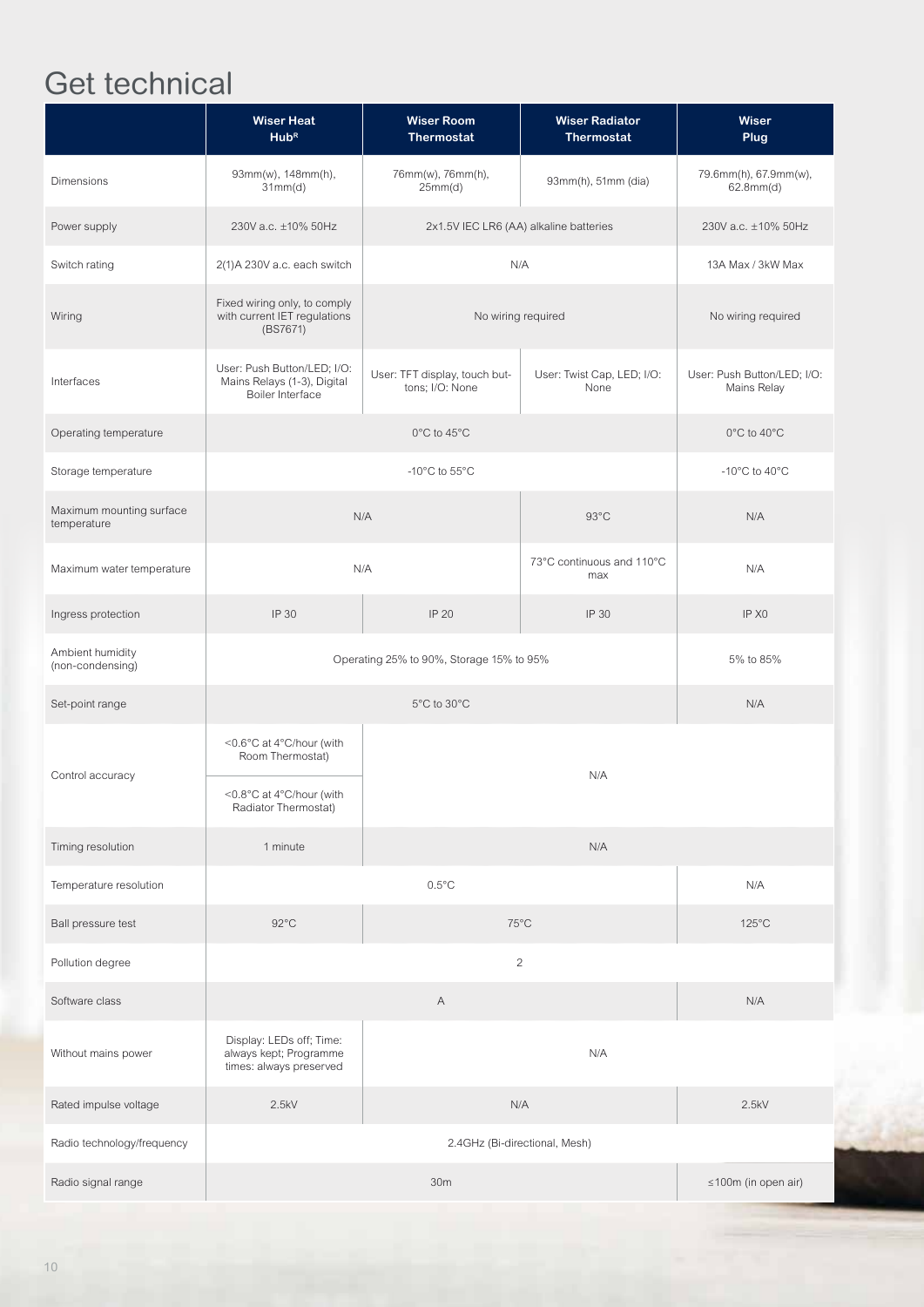|                                              | <b>Wiser Heat</b><br>Hub <sup>R</sup>                                                                    | <b>Wiser Room</b><br><b>Thermostat</b> | <b>Wiser Radiator</b><br><b>Thermostat</b> | Wiser<br><b>Plug</b>                                                |
|----------------------------------------------|----------------------------------------------------------------------------------------------------------|----------------------------------------|--------------------------------------------|---------------------------------------------------------------------|
| Mounting                                     | Industry standard wall plate                                                                             | Wall bracket or desk stand             | Radiator Valve                             | Std. UK 3 pin socket                                                |
| Maximum radio frequency<br>power transmitted | $+17$ dBm (50mW)                                                                                         | $+13$ dBm (20mW)                       | $+13$ dBm (20mW)                           | $+8d$ Bm (6.3mW)                                                    |
| Software version                             | 6712093                                                                                                  | 6712090                                | 6712089                                    | V2.0                                                                |
| Relevant directives                          | Radio Equipment Directive (RED) 2014/53/EU, Batteries Directive 2006/66/EC, RoHS Directive<br>2011/65/EU |                                        |                                            | (RED)2014/53/EU RoHS<br>2011/65/EU                                  |
| Applied standards                            | EN60730-1; EN60730-2-7; EN60730-2-9, EN 300 328                                                          |                                        |                                            | EN 60950-1, EN 62479, EN<br>300 328, EN 301 489-1, EN<br>301 489-17 |

|                        | <b>Modulating Boiler</b> |                   | <b>On/Off Boiler</b> |                   |
|------------------------|--------------------------|-------------------|----------------------|-------------------|
|                        | <b>ErP Class</b>         | <b>ErP Rating</b> | <b>ErP Class</b>     | <b>ErP Rating</b> |
| Wiser Thermostat Kit 1 | VI                       | 4%                | VII                  | 3.5%              |
| Wiser Thermostat Kit 2 | V <sub>1</sub>           | 4%                | VII                  | 3.5%              |
| Wiser Thermostat Kit 3 | VI                       | 4%                | VII                  | 3.5%              |
| Wiser Multi-zone Kit 1 | VIII                     | 5%                | VII                  | 3.5%              |
| Wiser Multi-zone Kit 2 | VIII                     | 5%                | VII                  | 3.5%              |

#### **Wiring**





Heat Hub<sup>R</sup> 2 Channel Heat Hub<sup>R</sup> 3 Channel



**Slanting**